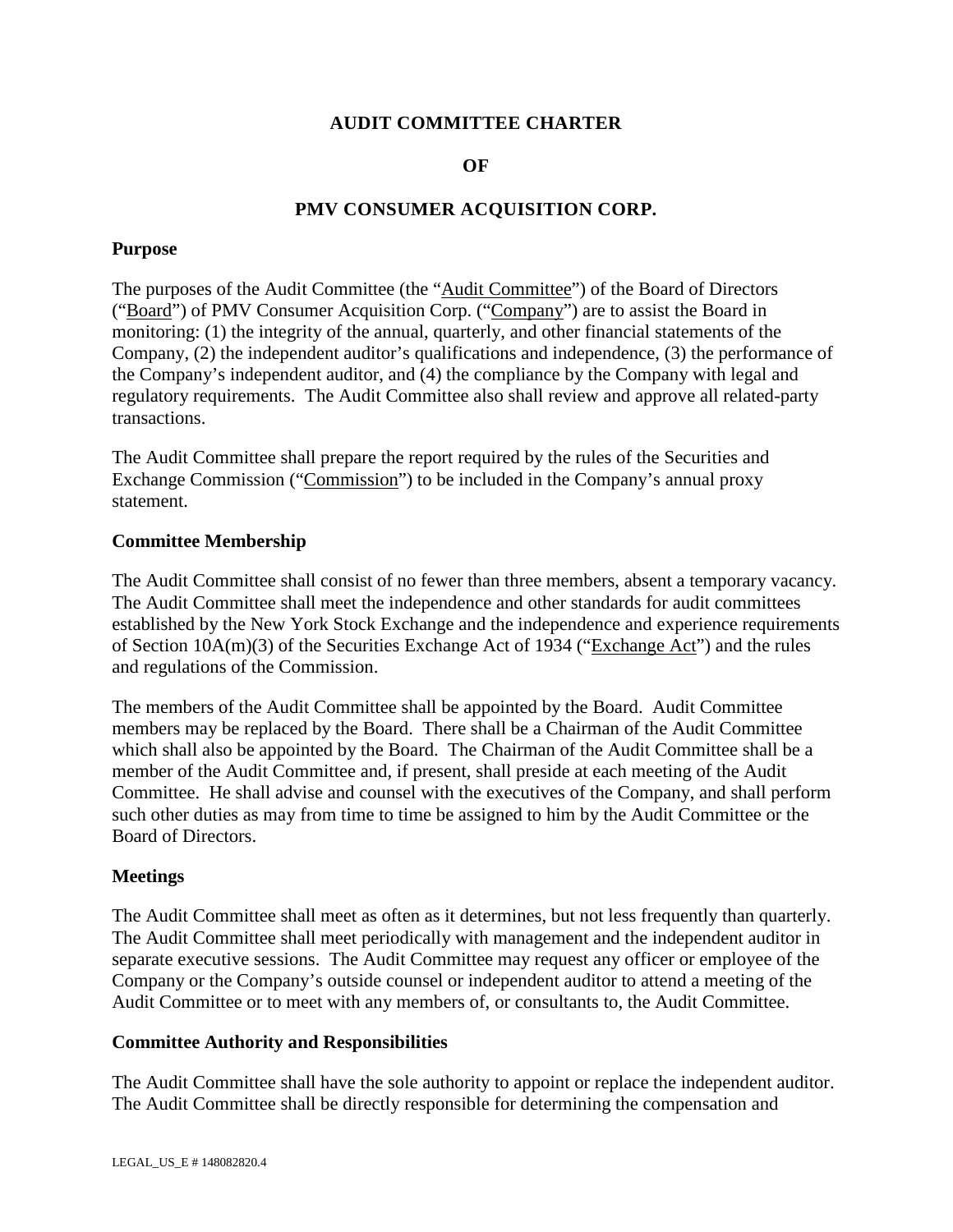oversight of the work of the independent auditor (including resolution of disagreements between management and the independent auditor regarding financial reporting) for the purpose of preparing or issuing an audit report or related work. The independent auditor shall report directly to the Audit Committee.

The Audit Committee shall pre-approve all auditing services and permitted non-audit services to be performed for the Company by its independent auditor, including the fees and terms thereof (subject to the de minimis exceptions for non-audit services described in Section  $10A(i)(1)(B)$  of the Exchange Act which are approved by the Audit Committee prior to the completion of the audit). The Audit Committee may form and delegate authority to subcommittees of the Audit Committee consisting of one or more members when appropriate, including the authority to grant pre-approvals of audit and permitted non-audit services, provided that decisions of such subcommittee to grant pre-approvals shall be presented to the full Audit Committee at its next scheduled meeting.

The Audit Committee shall have the authority, to the extent it deems necessary or appropriate, to retain independent legal, accounting, or other advisors. The Company shall provide for appropriate funding, as determined by the Audit Committee, for payment of compensation to (i) the independent auditor for the purpose of rendering or issuing an audit report and (ii) any advisors employed by the Audit Committee.

The Audit Committee shall make regular reports to the Board. The Audit Committee shall review and reassess the adequacy of this Charter annually and recommend any proposed changes to the Board for approval. The Audit Committee annually shall review the Audit Committee's own performance.

The Audit Committee shall:

## Financial Statement and Disclosure Matters

- 1. Meet with the independent auditor prior to the audit to review the scope, planning, and staffing of the audit.
- 2. Review and discuss with management and the independent auditor the annual audited financial statements, and recommend to the Board whether the audited financial statements should be included in the Company's Annual Report on Form 10-K (or the annual report to stockholders if distributed prior to the filing of the Form 10-K).
- 3. Review and discuss with management and the independent auditor the Company's quarterly financial statements prior to the filing of its Form 10-Q, including the results of the independent auditor's review of the quarterly financial statements.
- 4. Discuss with management and the independent auditor, as appropriate, significant financial reporting issues and judgments made in connection with the preparation of the Company's financial statements, including:
	- (a) any significant changes in the Company's selection or application of accounting principles;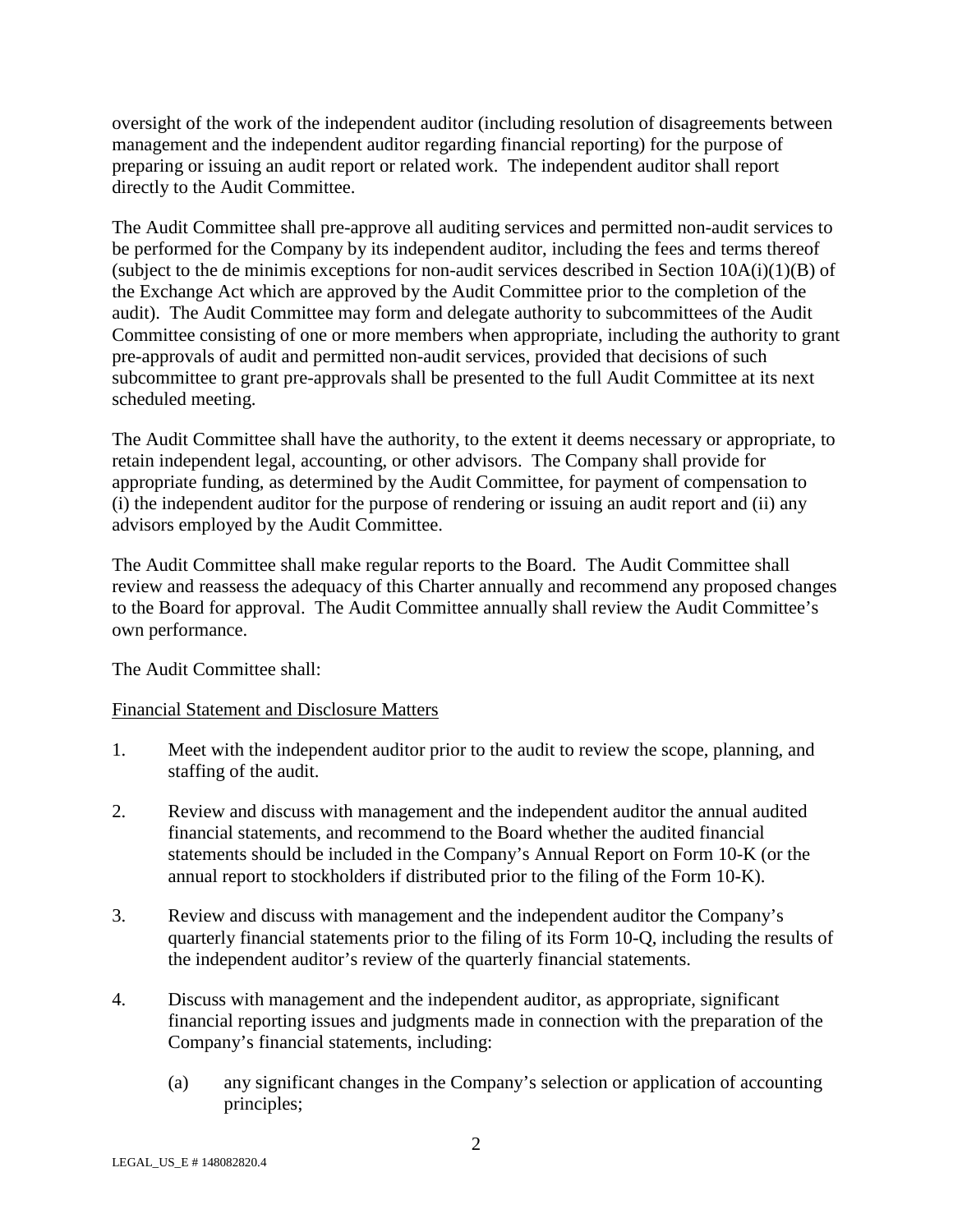- (b) the Company's critical accounting policies and practices;
- (c) all alternative treatments of financial information within GAAP that have been discussed with management and the ramifications of the use of such alternative accounting principles;
- (d) any major issues as to the adequacy of the Company's internal controls and any special steps adopted in light of material control deficiencies; and
- (e) any material written communications between the independent auditor and management, such as any management letter or schedule of unadjusted differences.
- 5. Discuss with management the Company's earnings press releases generally, including the use of "pro forma" or "adjusted" non-GAAP information, and any financial information and earnings guidance provided to analysts and rating agencies. Such discussion may be general and include the types of information to be disclosed and the types of presentations to be made.
- 6. Discuss with management and the independent auditor the effect on the Company's financial statements of (i) regulatory and accounting initiatives and (ii) off-balance sheet structures.
- 7. Discuss with management the Company's major financial risk exposures and the steps management has taken to monitor and control such exposures, including the Company's risk assessment and risk management policies.
- 8. Discuss with the independent auditor the matters required to be discussed by Statement on Auditing Standards No. 61 relating to the conduct of the audit, including any difficulties encountered in the course of the audit work, any restrictions on the scope of activities or access to requested information, and any significant disagreements with management.
- 9. Review disclosures made to the Audit Committee by the Company's Chief Executive Officer and Chief Financial Officer (or individuals performing similar functions) during their certification process for the Form 10-K and Form 10-Qs about any significant deficiencies and material weaknesses in the design or operation of internal control over financial reporting and any fraud involving management or other employees who have a significant role in the Company's internal control over financial reporting.

## Oversight of the Company's Relationship with the Independent Auditor

10. At least annually, obtain and review a report from the independent auditor, consistent with the rules of the Public Company Accounting Oversight Board, regarding (a) the independent auditor's internal quality-control procedures, (b) any material issues raised by the most recent internal quality-control review, or peer review, of the firm, or by any inquiry or investigation by governmental or professional authorities within the preceding five years respecting one or more independent audits carried out by the firm, (c) any steps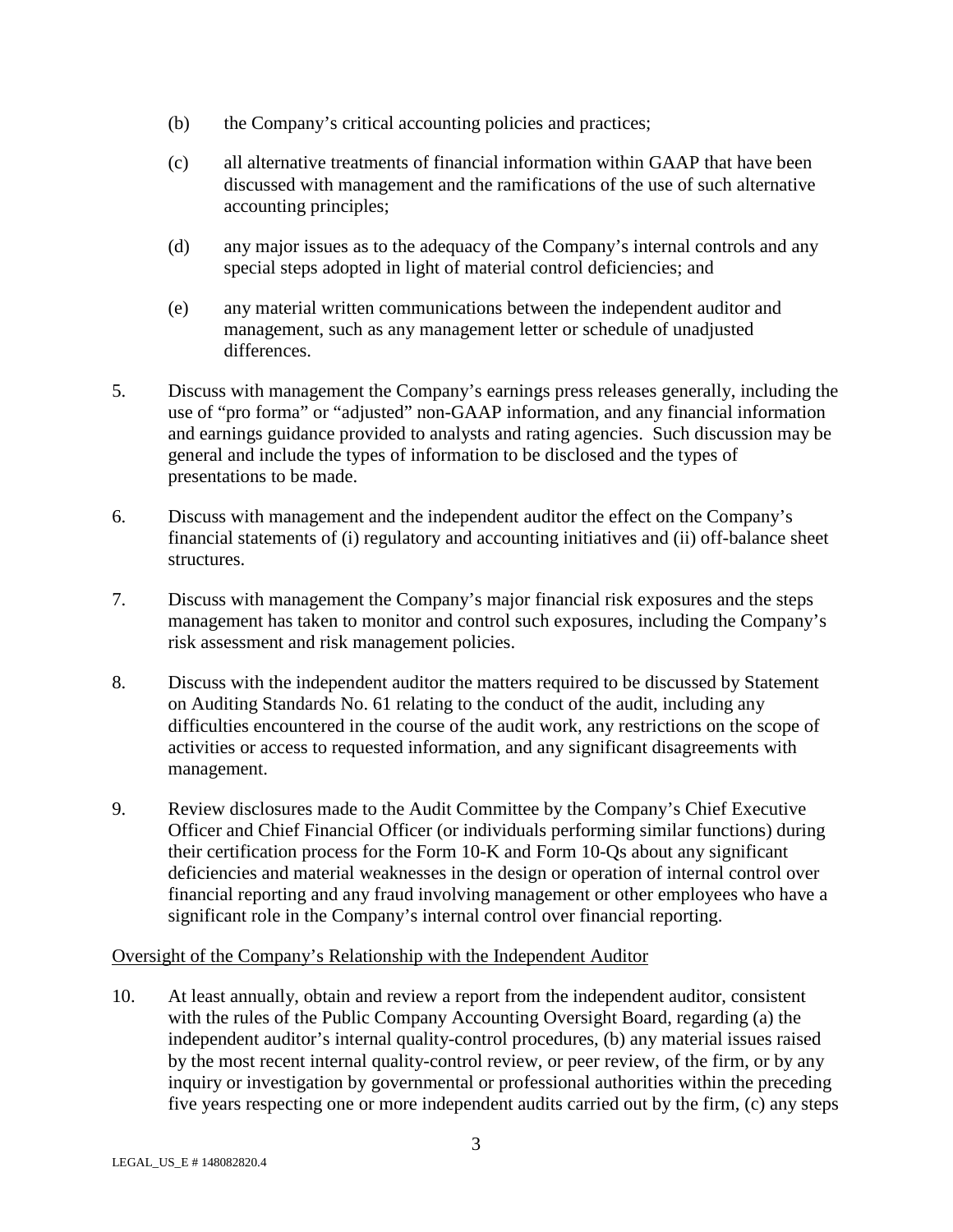taken to deal with any such issues and (d) all relationships between the independent auditor and the Company. Evaluate the qualifications, performance and independence of the independent auditor, including whether the auditor's quality controls are adequate and the provision of permitted non-audit services is compatible with maintaining the auditor's independence, and taking into account the opinions of management and the internal auditor. The Audit Committee shall present its conclusions with respect to the independent auditor to the Board.

- 11. Verify the rotation of the lead (or coordinating) audit partner having primary responsibility for the audit and the audit partner responsible for reviewing the audit as required by law. Consider whether, in order to assure continuing auditor independence, it is appropriate to adopt a policy of rotating the independent auditing firm on a regular basis.
- 12. Oversee the Company's hiring of employees or former employees of the independent auditor who participated in any capacity in the audit of the Company.
- 13. Be available to the independent auditor during the year for consultation purposes.

## Compliance Oversight Responsibilities

- 14. Obtain assurance from the independent auditor that Section 10A(b) of the Exchange Act has not been implicated.
- 15. Review and approve all related-party transactions.
- 16. Inquire and discuss with management the Company's compliance with applicable laws and regulations and with the Company's Code of Ethics in effect at such time, if any, and, where applicable, recommend policies and procedures for future compliance.
- 17. Establish procedures (which may be incorporated in the Company's Code of Ethics, in effect at such time, if any) for the receipt, retention and treatment of complaints received by the Company regarding accounting, internal accounting controls or reports which raise material issues regarding the Company's financial statements or accounting policies.
- 18. Discuss with management and the independent auditor any correspondence with regulators or governmental agencies and any published reports that raise material issues regarding the Company's financial statements or accounting policies.
- 19. Discuss with the Company's internal or outside legal counsel legal matters that may have a material impact on the financial statements or the Company's compliance policies.
- 20. Review and approve all payments made to the Company's officers and directors or its or their affiliates. Any payments made to members of the Audit Committee will be reviewed and approved by the Board, with the interested director or directors abstaining from such review and approval.